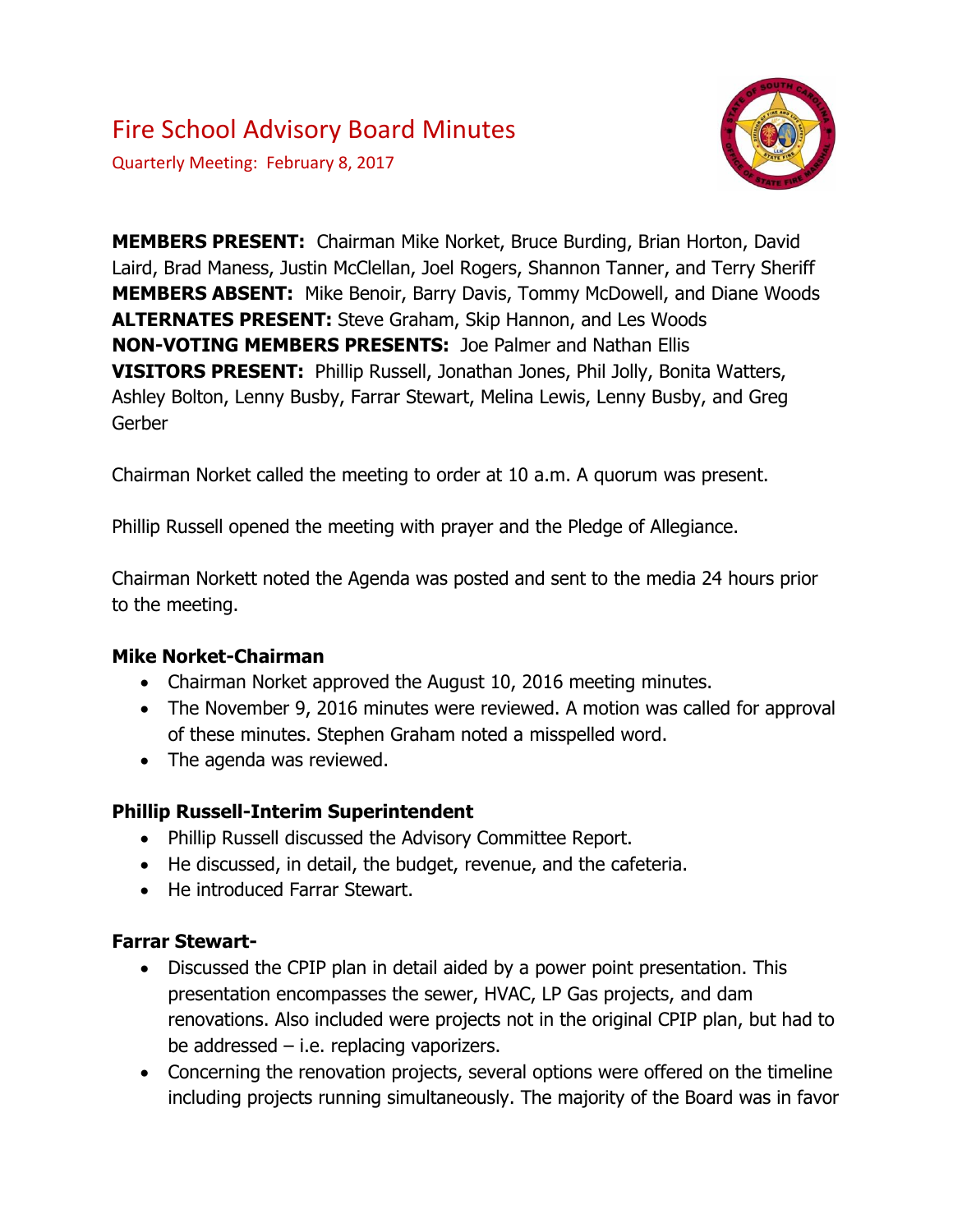of this option, but the tentative decision is projects will be staggered - starting with the fire station and commencing with the dorms - once the fire station is about 70 percent complete.

- Farrar explained the design Phillip developed including two stairwells, two classrooms, an additional bathroom, and a glass day room.
- A suggestion made by Brian Horton is, for liability purposes, this project be managed by a third party and not by Fire Academy staff.
- Horton also asked if inflation adjustments were considered when creating this budget. Farrar Stewart responded a new CPIP budget is submitted every year in March and the Division is not locked into the current budget.
- Steve Graham asked about a long term plan to ensure we are not in this same position again in 20 years. Phillip Russell explained the CPIP is an ongoing process and construction improvements will last longer than the original construction.

# **Lenny Busby- Interim Maintenance Manager**

- Discussed the ongoing maintenance projects currently underway including the reinstatement of the old Class A building, the replacement of the vaporizers, the dam and pond cleanup, the surplus project, and the new maintenance request tracking system. Also discussed were the DHEC dam inspection and required tree removal process, the scope of work for sidewalk installation from the Denny to the cafeteria, and the new five year inspection project.
- Joe Palmer inquired about the life expectancy of the Class A building. Lenny stated with some modifications, it should suffice - as long as the fires being built in it are not too big. Mike Norkett asked about the price of a new burn building. Phillip stated the cost ranges from \$600,000-\$800,000.

# **Phillip Russell-Interim Superintendent**

- Advised the board about the office swap with York County for training. A formal agreement is expected soon. Currently looking for similar arrangement for Region 4.
- An updated Fire Academy Catalog is being compiled.
- Explained the need for a new LMS system.

# **Bonita Watters – Curriculum Manager**

- The curriculum department currently does not have any pending accreditation requirements.
- Discussed upcoming Fire Escape event and displayed the poster.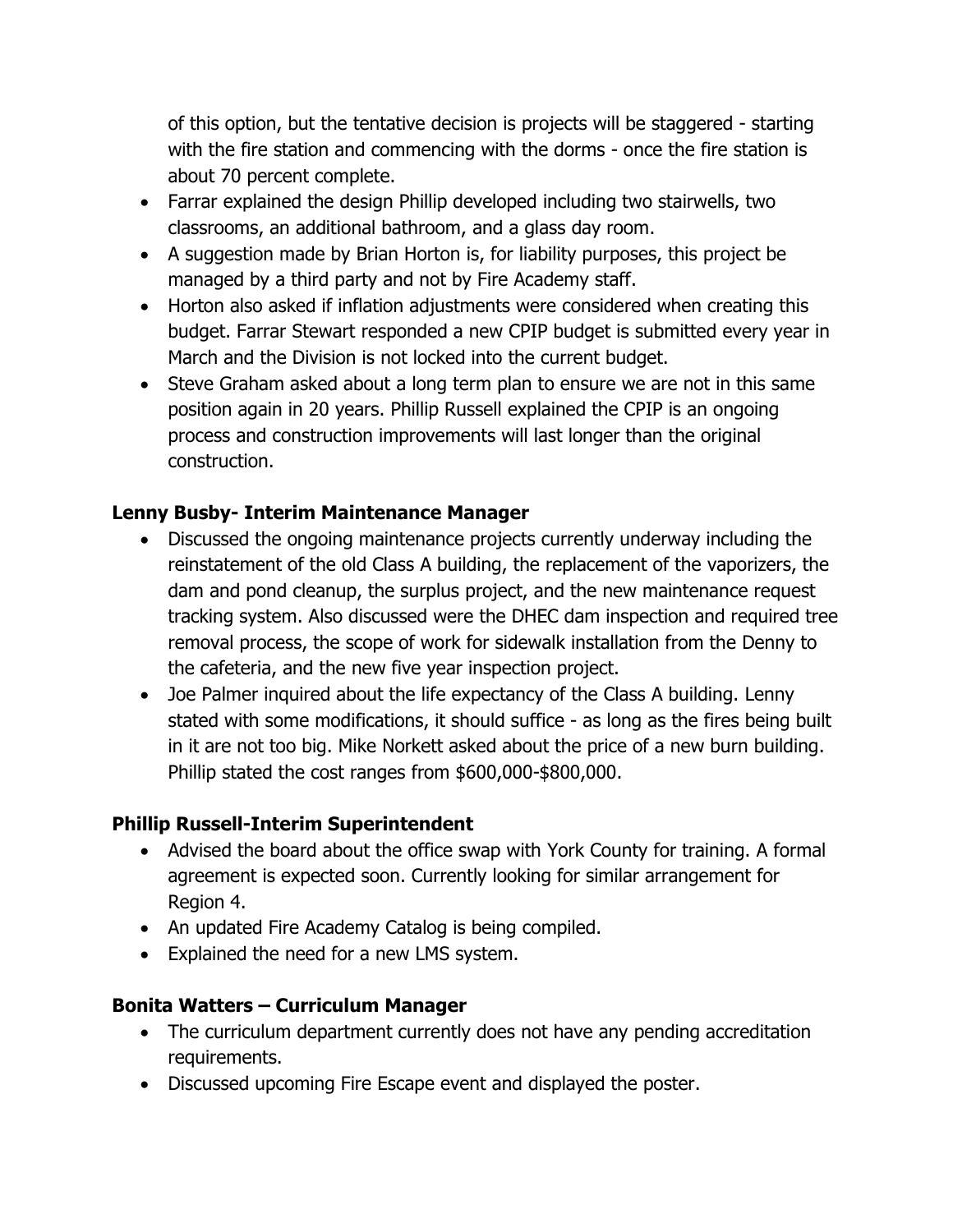- Joe Palmer asked about changes in reciprocity and equivalencies. There are no changes concerning reciprocities. However, going forward, equivalencies will be given for a period of 120 days. The student must challenge the exam he is applying for equivalency. If, after the 120 days, he has not challenged an exam, the equivalency will be removed from the transcript. Any student who was given equivalency on his transcript, before this took effect, will be able to keep it.
- Brian Horton inquired about the pre-employment status checks completed by the Academy. Phillip Russell explained due to the volume, the Fire Academy is no longer able to process requests. He also recommended pre-employment checks for top candidates only - instead of one for each applicant. Joe Palmer suggested adding a pre-employment check fee.
- Mike Norkett inquired about any movement on higher education. Bonita responded she will contact local colleges to attend the Fire Escape program. The Academy is waiting for the articulation list, before a decision can be made. Mike suggested a meeting to discuss.
- Working to schedule a date for the 2103 Fire Officer III program. The cost is \$13,000 per class and divided into two individual parts (with a one month break in between). There is also a LMS piece involved in the course. This course has extensive prerequisites and a matrix, along with a selection committee to determine who it accepted into the course.

# **Josh Fulbright-Community Risk Reduction**

- Josh is working on a home safety visit plan for firefighters so they know what to look for when they go inside a home. He would like to have a reference in place for when there are issues and would also like to work with home health care workers on fire plans.
- He is in the process of hiring four part-time staff members.
- He is traveling the State to form partnerships.

# **Phillip Russell-Interim Superintendent**

- Discussed the removal of instructors who have not met the minimum teaching hour requirement from payroll. He conceded an email should have been sent to the students, in addition to the mailed letter. Several people in attendance expressed their dissatisfaction with how this process was handled. They also suggested part time instructors were underpaid - which may be why they were teaching so few hours and deserved additional compensation.
- Phillip explained those instructors are eligible for rehire, but they would have to reapply and go through the application process. Those rehired will be based on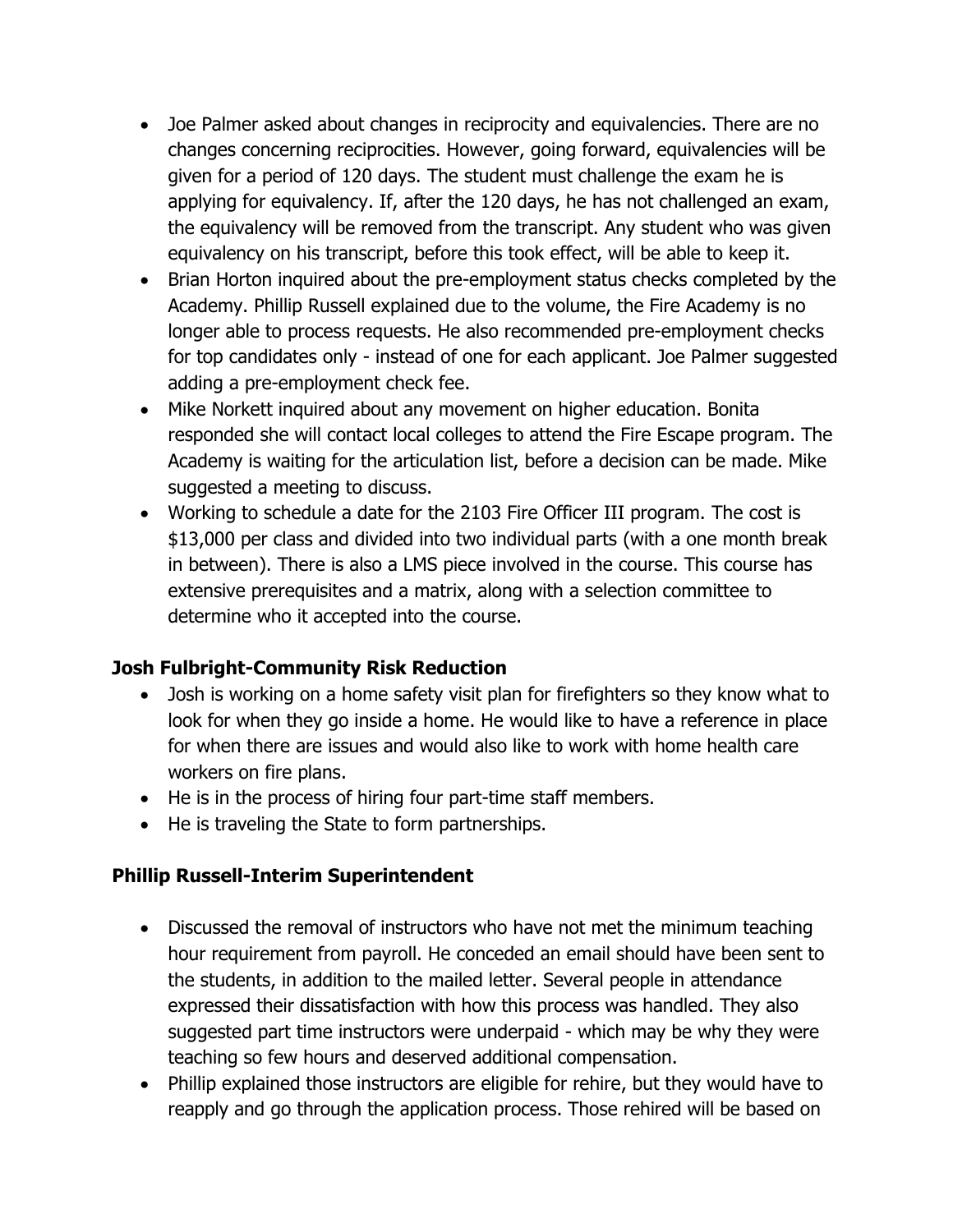merit, knowledge, skills, and experience - not on whom you know in the Fire Service. These instructors are required to work a minimum of 48 hours per calendar year.

- Joe Palmer asked if there is a way for instructors to be reinstated or remain on payroll if they have not taught 48 hours in a calendar year. Phillip replied not at this time.
- There were several recommendations from attendees including more oversight, an appeals process, and individual consideration for these instructors. Joe suggested a 1099 be issued, instead of being added to payroll. Phillip explained if you are under the retirement systems program, you cannot receive a 1099. Melina Mann suggested a letter be mailed, in advance of the final notice, and Nathan Ellis advised management was aware of the issue and a process was being instituted to avoid this in the future.
- Farrar explained this is a result of a statewide audit as it was noticed there are people on payroll who have not been paid in a long time. They decided to "clean up the system." Farrar also stated HR is looking at comparable pay for instructors at the Criminal Justice Academy and agreed specialty instructors should be paid more.
- Joe Palmer wants to distinguish between true instructors and book readers. Steve Graham wants a better way to evaluate the instructors; preferably an online evaluation instead of a paper method. Phillip is working to be able to complete this process using the Fire Portal.

# **OLD BUSINESS**

Replacing Southeastern Fire School - Phillip discussed replacement and the new programs. Part of the SEFS rebranding is to change it from spring to fall. Stephen Graham suggested SCFA try to secure nationally known speakers. Joe Palmer offered to combine his quarterly, with SCFA, in order to help make SEFS a success.

# **NEW BUSINESS**

 Phillip made the suggestion to create a new Communications Committee. The purpose is to communicate between the S.C. Firefighters' Association and the Advisory Board about any rumors or problems being circulated throughout the fire service. A motion was made and seconded. The motion did not pass. This was due in part to the frustration of some board members of the already existing committees that do not meet. Joe Palmer would like to add the existing committees to the agenda.